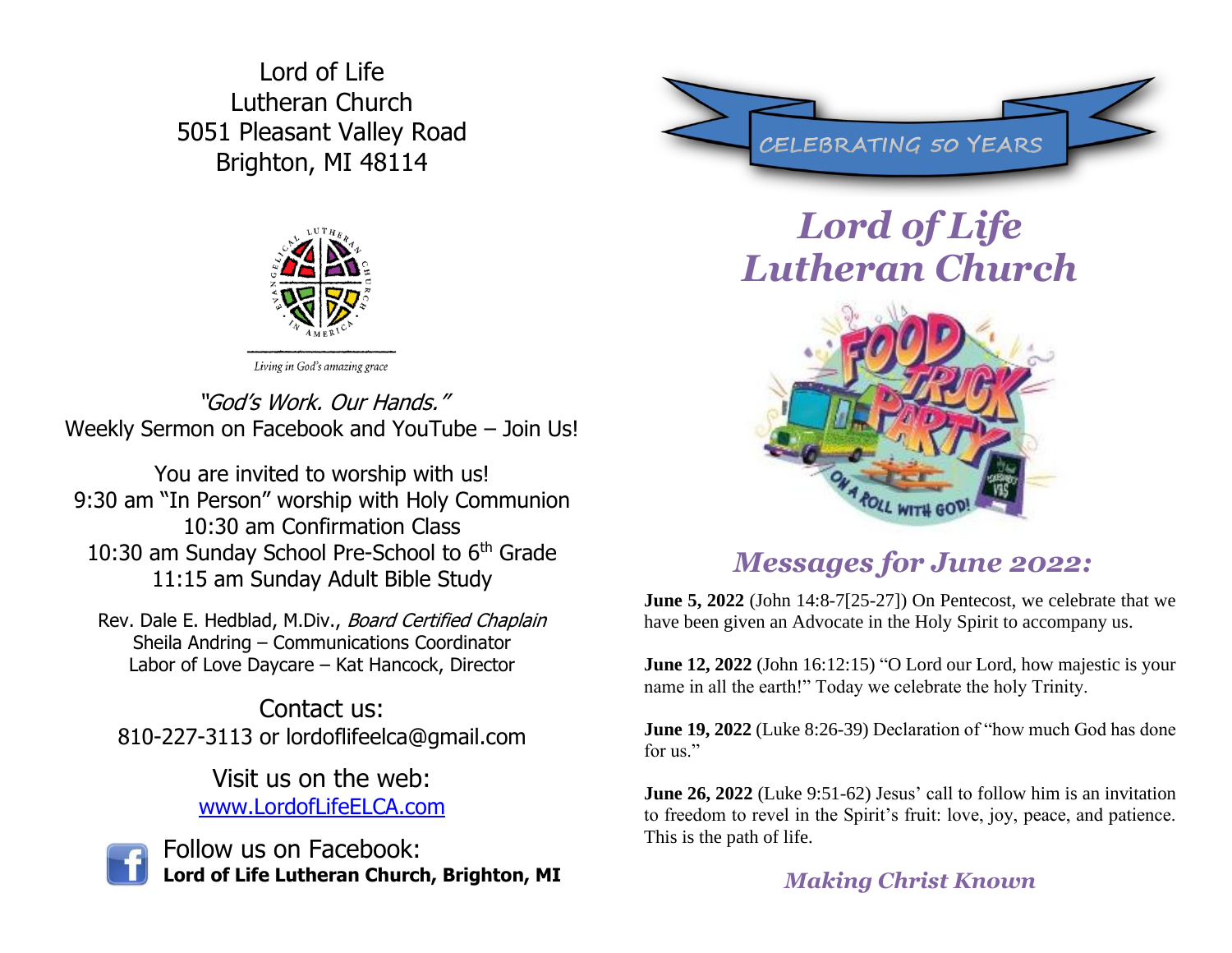#### **JUNE 2022 LORD OF LIFE SPECIAL EVENTS**



**Communion Worship** is every Sunday at 9:30 am, followed by hospitality.

**Sunday School** for children ages 3 through the 6<sup>th</sup> grade will resume in the fall.

**Confirmation class** for students will resume in the fall.

**Turn your spending into giving.** Meijer reloads are accepted every Sunday. Please see Colleen for details.



**Adult Bible Class** will resume in the fall.

Fish and Loaves will be Sunday, June 12<sup>th</sup>. Food donations will be needed. There will be a sign-up sheet on the bulletin board in the Narthex. Lord of Life Fish & Loaves will continue to distribute food via drive thru process. Please note the new start time is **5:00 pm**, this new start time is in effect for all churches that distribute food.

**Vacation Bible School - June 27th – 30th** 





## **June Message from the Pastor**

*"Consider the lilies, how they grow; they neither toil nor spin; and yet not even Solomon in all of his glory was arrayed like one of these. If then God so clothes the grass, which is here today and tomorrow is thrown into the oven, how much more will He clothe you, O you of little faith?" (Luke 12:27-28)*

This scripture from Luke's Gospel is one of my favorites. I am inspired by it because it reminds me that throughout our lifetime God is with us every step of the way. I look to this text often, in times of making plans, in times of uncertainty and in ever day life.

This year, the summer months of June, July and August will focus on many scriptures from the Gospel of Luke. Stories of healing, forgiveness and new life remind us yet again, that "all things work for good for those who love the Lord" (Romans 8:28).

Lord of Life is hosting Vacation Bible School June 27-30<sup>th</sup> from 9:30 – 11:30 am. This year's theme is "Food Truck Party– On a Roll with God." Children are encouraged to sign up now if you haven't already done so. This is our first VBS program in 3 years due to Covid-19 canceling our previous summer gatherings. To celebrate the return of VBS, Lord of Life is making this year's program "free of charge." Please check the Bulletin Board each week to keep up with the summer events and to take part in our weekly Worship service.

On a personal note, Colleen and I will celebrate 23 years of ministry here at Lord of Life on July 1<sup>st</sup>. Twenty-three years....it doesn't seem possible that it has already been that long. We look back and think of all the growth and all the changes that have taken place. We give God thanks for our calling and we thank all of you for your commitment and partnership in serving our Lord. We still believe that the best is yet to come.

Serving with you,

*Pastor Dale+*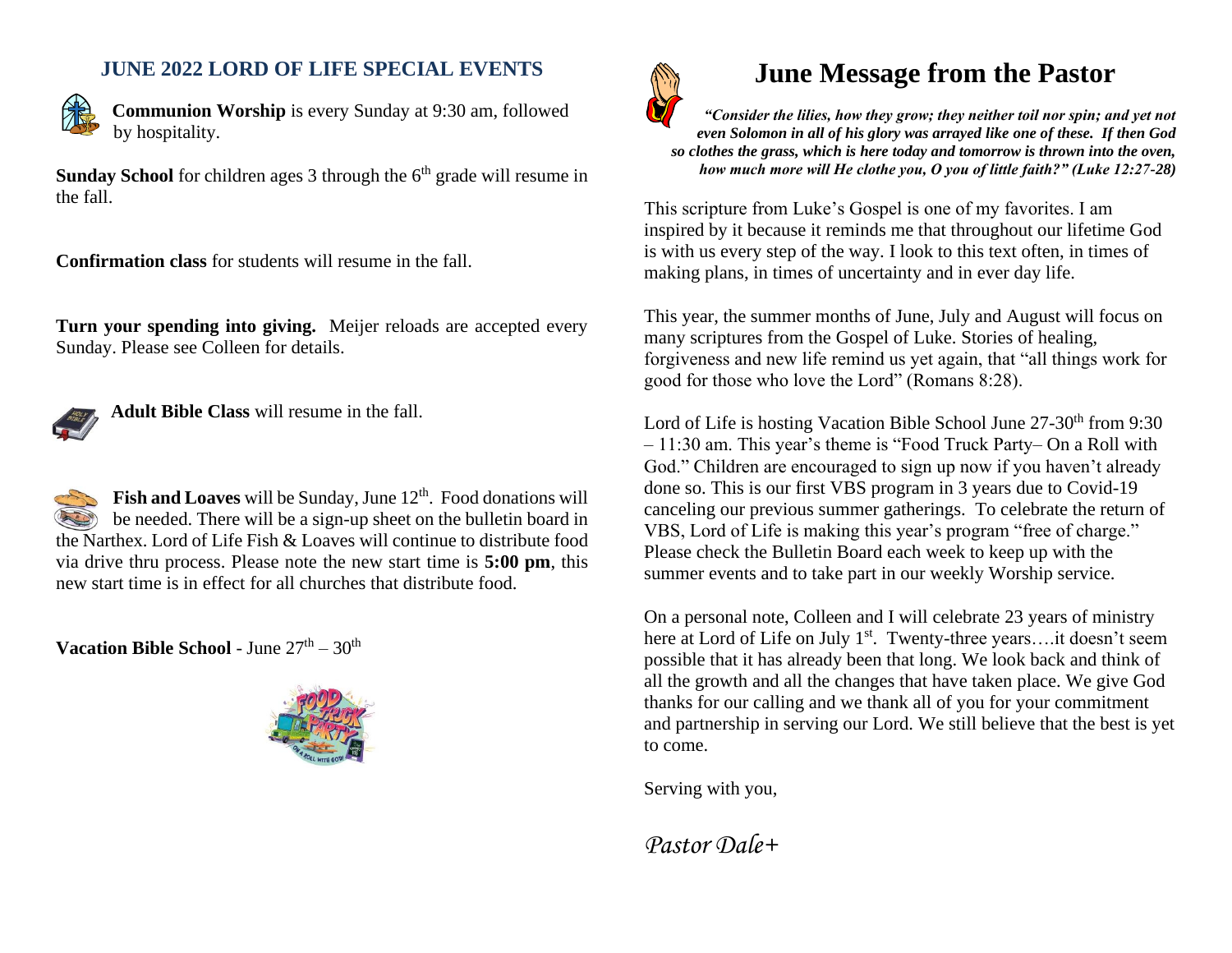#### **About Lord of Life Lutheran Church** *"God's work. Our Hands."*

**Welcome to Lord of Life –** Pastor Dale Hedblad leads our worship each Sunday. Our worship is hands-free (no book). Just follow the Power Point liturgy on the big screen.

**Our Church** – Lord of Life Lutheran Church is a member of the Southeast Michigan Synod. Lord of Life was established as a mission development on May 21, 1972. Our current pastor, Dale Hedblad, has a Master of Divinity Degree from Trinity Lutheran Seminary in Columbus, Oh. He is one of two specialized ministers in the Southeast Michigan Synod. Pastor Hedblad is also a Board Certified Chaplain and is on-call at St. Joseph Mercy Hospital in Ann Arbor. If you would like to learn more about Pastor Hedblad, there is a brief biography under the picture of Pastor Dale and his wife, Colleen, as you exit the sanctuary. Currently, Lord of Life consists of 615 members. Lord of Life is active in the Brighton Community with several ministries including: Vacation Bible School, Love INC., Gleaners Food Bank, Crop Walk, Habitat for Humanity, Juvenile Diabetes Research, Fish & Loaves, Red Cross Blood Drives, Kids Against Hunger, Bountiful Harvest Food Pantry and our annual Christmas "Adopt-A-Family" giving tree.

Lord of Life is always open to joining or initiating new ministries that are consistent with our mission statement and our core values:

#### "God's Work. Our Hands."

- **Compassion**
- **Discipleship**
- **Hospitality**
- Commitment to excellence

#### **JUNE BIRTHDAY'S**

01 – Rylie Kay Madison 02 – Colin Olsen & Nathan Hubbell 04 – Brendan Unruh 05 –Vicky Jollitz & Michelle Garcia 07 – Dennis Kallio 08 – Glenn Kelly 08 – Aaron Renton 10 – Erik Kallio 12 – Aaron Hawley 15 – Samantha Hawley 16 – Kathleen Bargert 17 – Linda Lamoreaux 18 – Gina Leinninger 19 – Kara Leinninger 20 – Ryan Hedblad, Julia Farmer 30 – Lindsey Rowell



**JUNE ANNIVERSARIES** *Have a wonderful anniversary!*

14 – Howard & Debbie Renton 20 – Craig & Kathleen Johnson 27 – Chuck & Gloria McCracken 28 – Dan & Teresa Hedblad **Lord of Life is pleased to announce our new and** 

**improved ways (two) to give to Lord of Life:**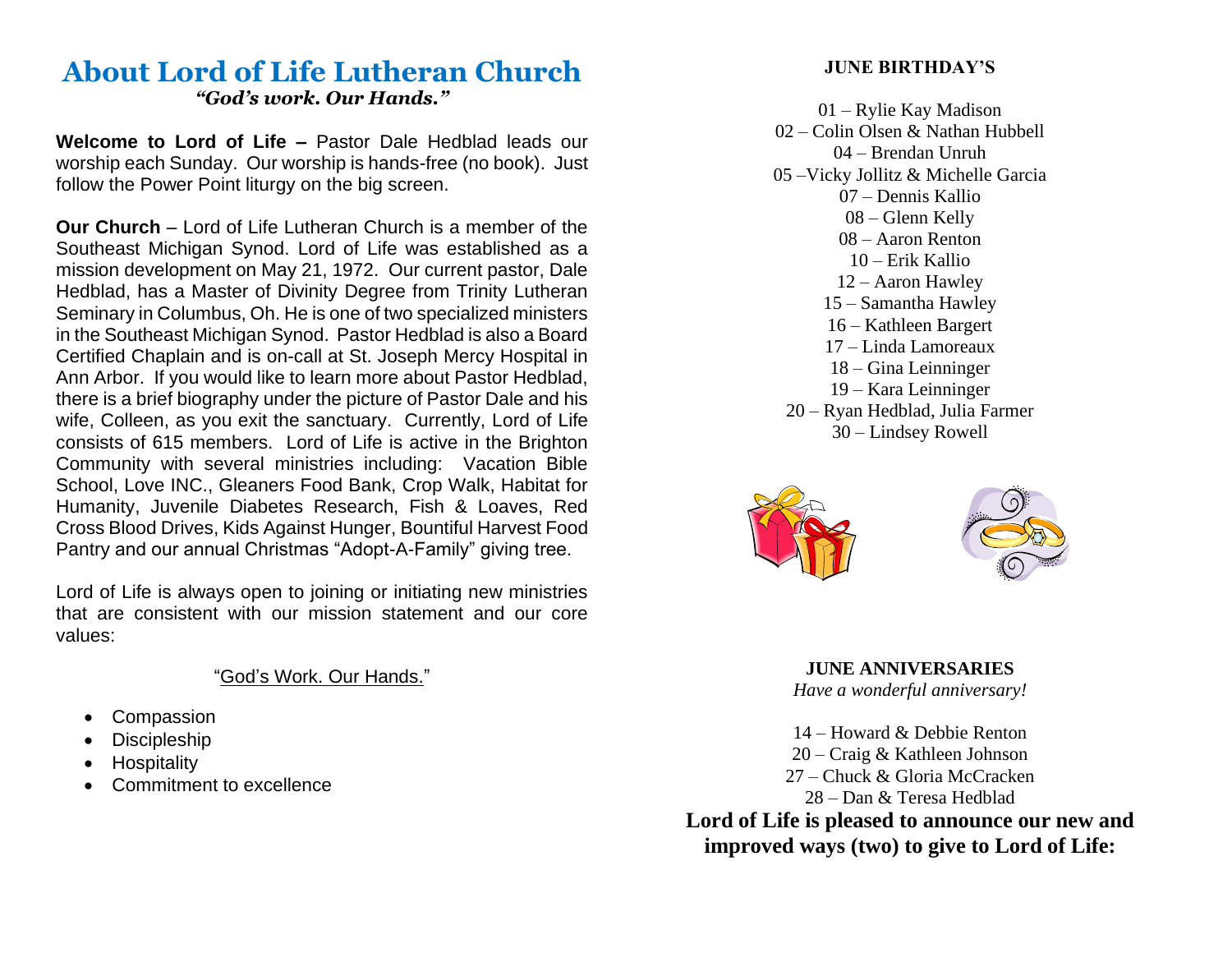**1) Online Giving Page**, contained in our church's website! Vanco, our eGiving provider, has updated their online giving platform to make it easier than ever to make one-time gifts or set up recurring donations to our church.

The new page is live on our site now. Nothing about our online giving has changed except the look of the page. You can adjust existing donations, set up new gifts and update personal information from the new Vanco Online.

#### **How Do You Sign Up with Vanco Online?**

#### It is easy! **If you are a new giver to Lord of Life**, visit our website [https://www.lordoflifeelca.com](https://www.lordoflifeelca.com/)

Then click on the **Donate Here** button, at the top of the home page, to create a Vanco Online account. From there, you can read more about our mission and give to our ministries.

**If you already have a Vanco account**, you can log in using the same username and password as before. To do this, visit our online giving page at [https://www.lordoflifeelca.com,](https://www.lordoflifeelca.com/) click on the **Donate Here** button at the top of the Home Page, then click the "Log In" button at the top right of your screen. From there you can update scheduled donations or set up new recurring gifts by clicking "Profile" and then "View Scheduled Donations."

You can also check out thi[s Vanco Online How-To Guide f](https://www.vancopayments.com/hubfs/Updated_Downloadable_Assets/Faith/Vanco_Online_How_to_Guide_FINAL.pdf)or step-by-step instructions.  

**2) New Mobile Giving App**, which r**eplace**s the **existing Give+ App (for smart phones)** which some of you have been using; **Give + goes away on April 30,** 2022, and **will be replaced by** the new **Vanco Mobile Faith Engagement App,** which can be downloaded to your smart phone from the Apple App store (for iphones) or Google Play (for Android phones)

We are thrilled about our **online giving page**'s fresh look, as well as the **convenience the new Mobile App provides for folks who prefer using their smart phones to give**. Hurry, Registration is now open for VBS 2022.



Find the link on our website: [www.lordoflifeelca.com](http://www.lordoflifeelca.com/)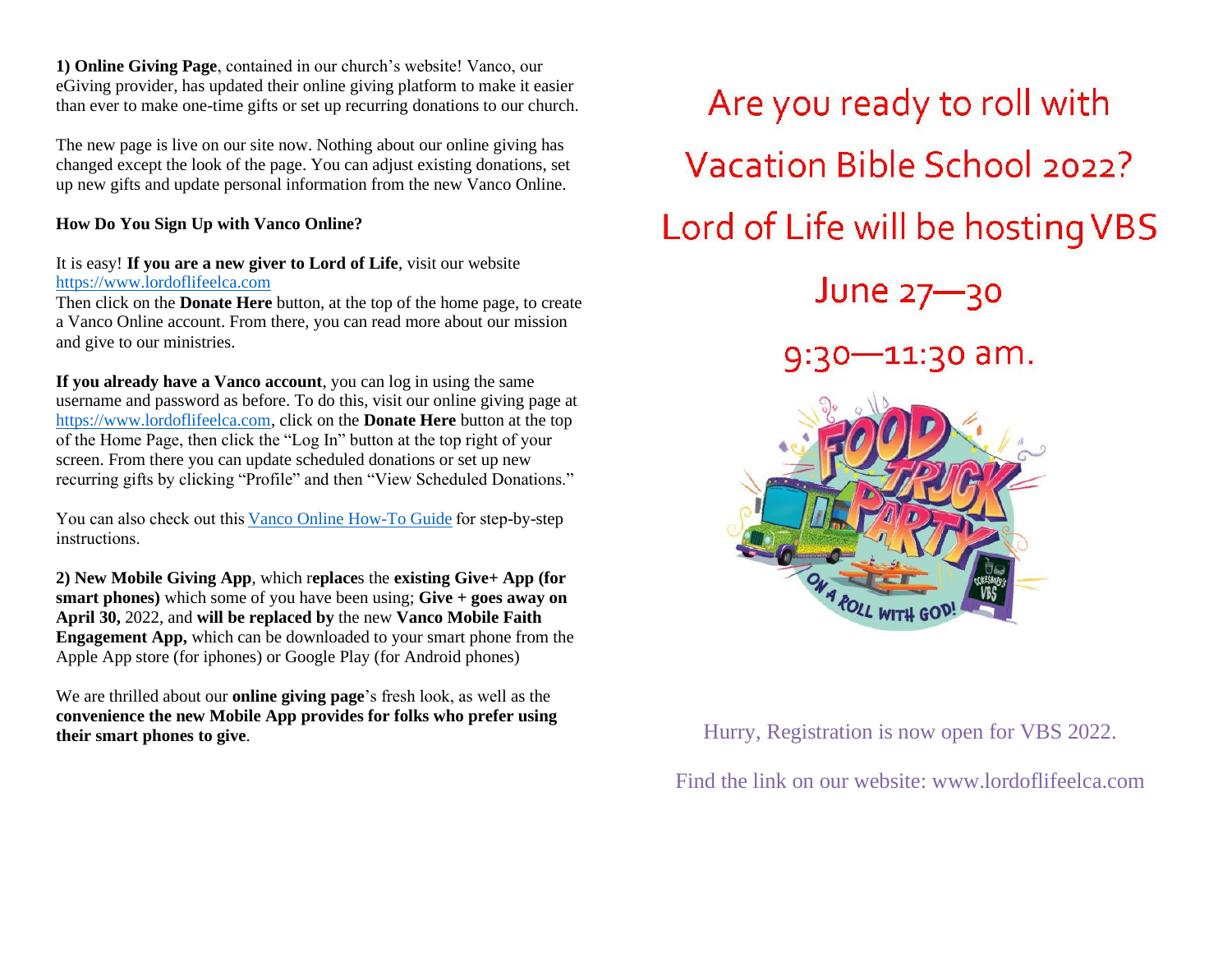## **Money and the Great Commission**

Jesus' parting command was: *"Therefore go and make disciples of all nations, baptizing them in the name of the Father and of the Son and of the Holy Spirit, and teaching them to obey everything I have commanded you."* (Matthew 28:19-20). Jesus was very direct and explicit with His mandate. There is no question as to where or with whom we are to share the Gospel. The love that God gives to us is to be shared by us with all people everywhere. He has given us our marching orders, and, in His strength, we can give ourselves fully to His work.

Because God has chosen to use us as His tools to bring salvation to all people, we must use our lives and gifts to spread the Good News. Paul wrote, *"We are therefore Christ's ambassadors, as though God were making His appeal through us"* (2 Corinthians 5:20). One of the tools that God gives us to use in our mission of reaching out to others with the Gospel is our money. According to an old stewardship phrase, "Stewardship without mission is unnecessary and mission without stewardship is impossible." Stewardship and mission are inseparable. The funding of the Great Commission needs to come from believers. The money which God entrusts to us has many purposes, and the funding of mission work is of first importance. Through the giving of our money, we demonstrate our obedience to Jesus' command to reach out to all people. Paul wrote that, through our giving, we *"test the sincerity of [our] love by comparing it with the earnestness of others*" (2 Corinthians 8:8).

For nonbelievers and those who lack spiritual maturity, the giving of money is done begrudgingly out of a sense of obligation. By the grace of God, our attitude toward giving is a "want to" rather than a "got to" give. We view giving as a privilege and an opportunity to spread the Gospel through our money. Our giving expresses our gratitude for who God is and all that He has done for through His Son. Through faith, we hold onto our money loosely and then are privileged to experience the joy of giving as we give God our first and best. As Christians we understand that God has a claim on all that we have, so we willingly and cheerfully give our money to help all people hear of God's love. Money is an important tool for God's mission. Through our faithful giving, we are able to leverage our witnessing to all people.

*Ronald J. Chewning 12 Months of Congregational Stewardship*



*REMEMBER IN PRAYER*

*Comfort our world in this time of fear and uncertainty, as we pray for those suffering with the COVID19 virus and those working on the front lines.*

The Uvalde Community, Bob Cannon, Vivian Hall, Barbara Yacobelli, Austin Reed, Craig Moilanen, Ramona Augustine, Lynn and Dave, Bettina and Ralf Zaar, Matthew Johnson, Bill Maitland, Ella Wallace, Karen, Edna, Donna, Julie, Scott, Addison, the Davis Family,

Uncle Paul and baby twins Victoria & Joseph. In sympathy for the family of Scott Newburg.



Congratulations to our high school graduates! Will Anderson, Michael Hawley, Adam Lampela, and Noah Losert

Also, Congratulations to Steve Reed for obtaining his Associates Degree in Applied Science, Major in Transportation from Washtenaw Community College.

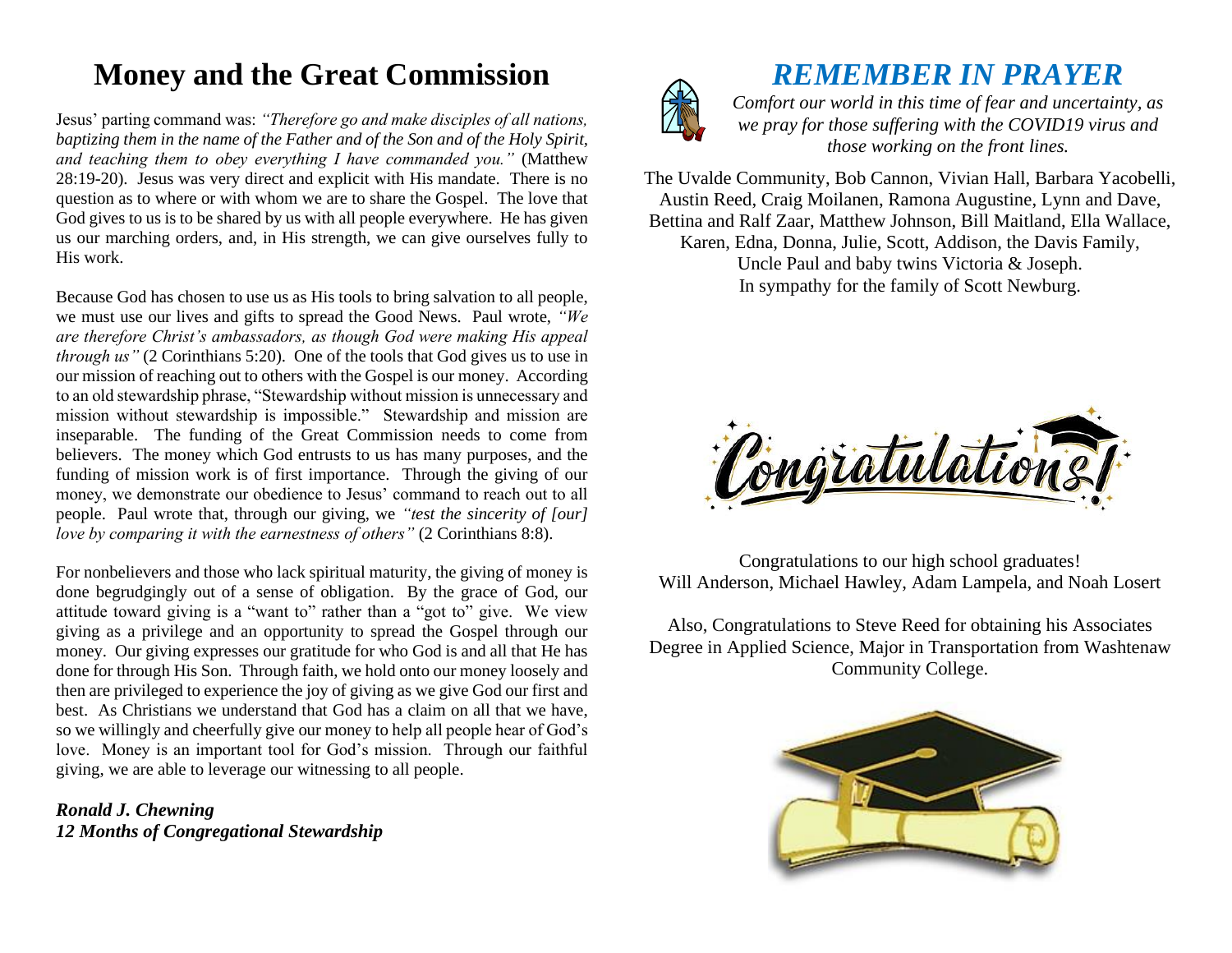

You are invited to join the fellowship following worship services this summer.

Sunday school, Confirmation, and Adult Bible study classes may be on vacation June through Labor Day, but Christian fellowship continues.

Coffee and cookies are provided each Sunday.

Take a little time to chat with one another following worship.



A huge thank you goes to Caron and John Davis for the fantastic food they provided for our recent Confirmation Sunday hospitality time. Everything was delicious and greatly appreciated.

Thank you, Caron, for sharing your 50th Birthday celebration with all of us.

 **HOW WE USE AND MANAGE GOD'S GIFTS IS NOT HIDDEN FROM GOD.**

 "So then, each of us will give an account of himself to God" (Romans 14:12).



## **Famous Hilarious Dad Quotes**

- "When I was a boy of 14, my father was so ignorant, I could hardly stand to have the old man around. But when I got to be 21, I was astonished at how much the old man had learned in seven years." - Mark Twain
- "To be a successful father, there's one absolute rule: when you have a kid, don't look at it for the first two years." - Ernest Hemingway
- "For fatherhood advice, try to look your child in the eye… get to know their name; that becomes important when you want something. And remember to feed them. That's about all you need." - Will Ferrell
- "I gave my father \$100 and said, 'Buy yourself something that will make your life easier.' So he went out and bought a present for my mother." - Rita Rudner
- "Being a dad isn't just about eating a huge bag of gummy bears as your wife gives birth. It means being comfortable with the word 'hero.'" - Ryan Reynolds
- "I have found the best way to give advice to your children is to find out what they want and then advise them to do it." - Harry Truman
- "We wondered why when a child laughed, he belonged to Daddy, and when he had a sagging diaper that smelled like a landfill, 'He wants his mother.'" - Erma Bombeck
- "There should be a children's song: 'If you're happy and you know it, keep it to yourself and let dad sleep.'" - Jim Gaffigan
- "A father carries pictures where his money used to be." Steve Martin
- "I've been to war. I've raised twins. If I had a choice, I'd rather go to war." - George W. Bush